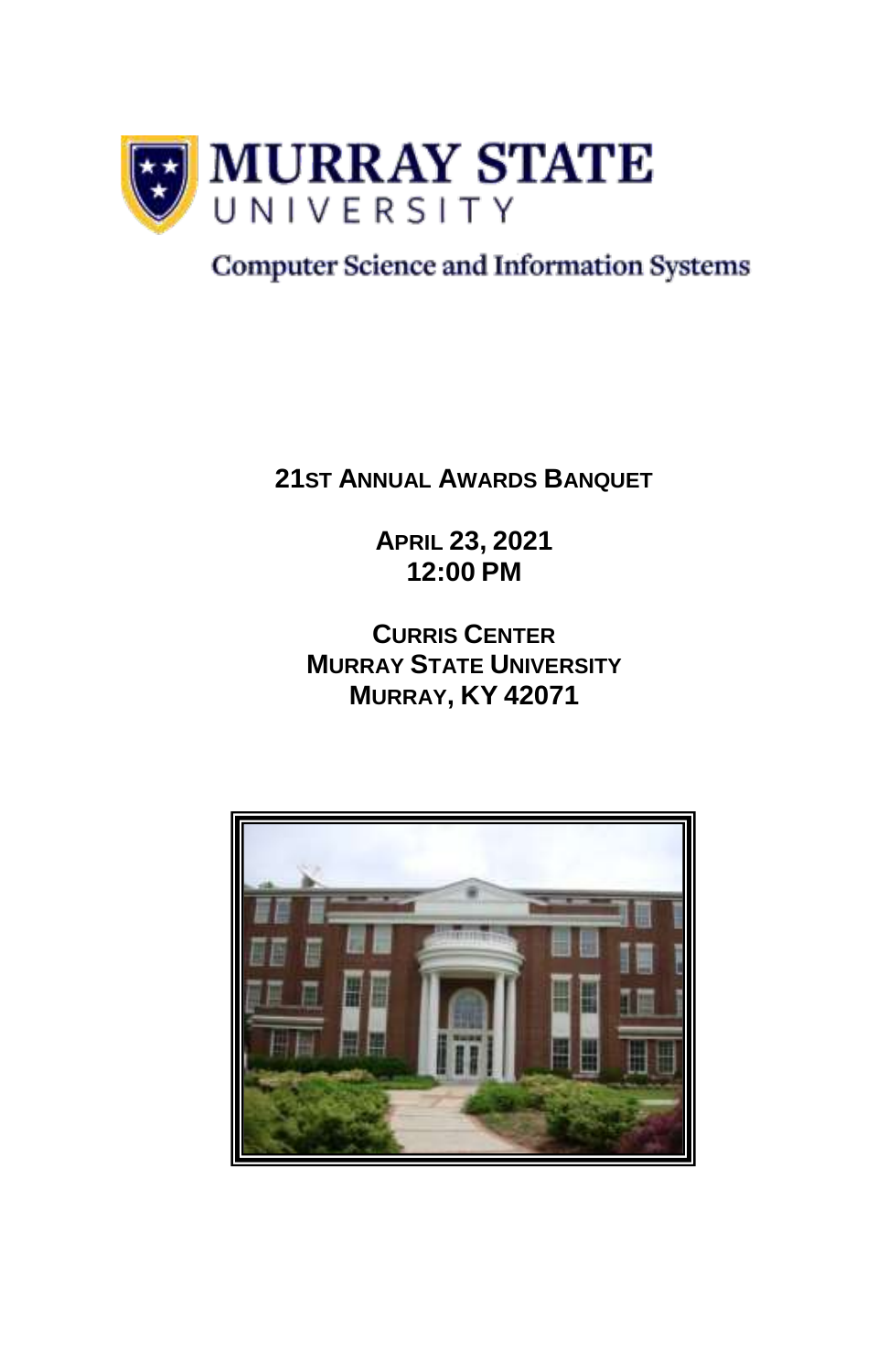# *Robert P. McCann*

#### Computer Science & Information Systems Scholarship

#### CIS Majors: Junior/Senior GPA 2.5 Minimum



Robert P. McCann was born in Warren, Rhode Island in 1930. He served in the US Army as a Special Forces NCO from 1950-1955, stationed in Bad Toelz, Germany. Upon returning from overseas, he attended Murray State College receiving his (BS) Degree in Business Administration and

Education in 1960. He then served as an assistant registrar from 1961-63, setting up computerized record keeping at Murray. Continuing his education, he received his Master's in Education in 1964 and Specialist in College Teaching in 1965. Appointed as an Assistant Professor in the College of Business in 1964, he taught Business Math, Shorthand and Office Machines. As technology advanced, he progressed to early Data Processing (key punch machines and hand-wired boards). Finally, as an Associate Professor, he taught COBOL programming until his untimely death in 1983. He had three children who are all alumni of Murray State. Robert McCann was also the Western Kentucky (Region I) Future Business Leaders of America (FBLA) coordinator.

The McCann Family wishes to thank all those who have contributed to this scholarship fund.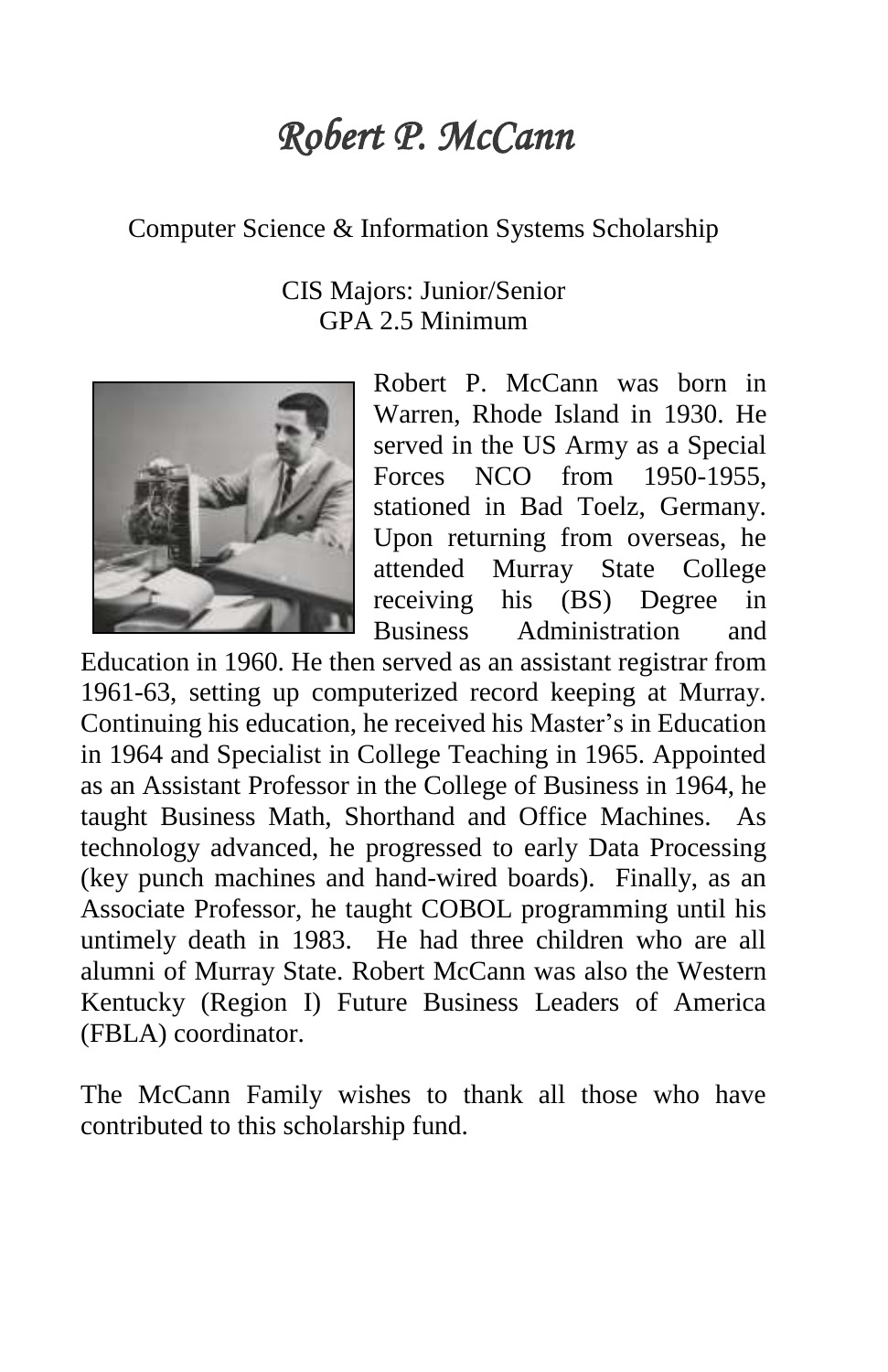## *Program*

*Welcome.............................................................Victor Raj*

*Lunch........................................................Sodexo Catering*

**๛๛๛๛๛๛๛๛๛๛๛๛๛๛๛๛๛๛๛๛๛๛๛๛๛**๛๛

## *Awards Presentation..........................CSIS Faculty*

Department Scholarships Faculty Scholarships McCann Scholarships United Systems & Software Outstanding Senior in CIS Syngenta Digital Outstanding Senior in CSC Jared Lee Sammons Memorial/ITS Outstanding Graduate in MSIS An Island, LLC Outstanding CSIS Faculty 2019 & 2020

*Closing Comments................................... Victor Raj*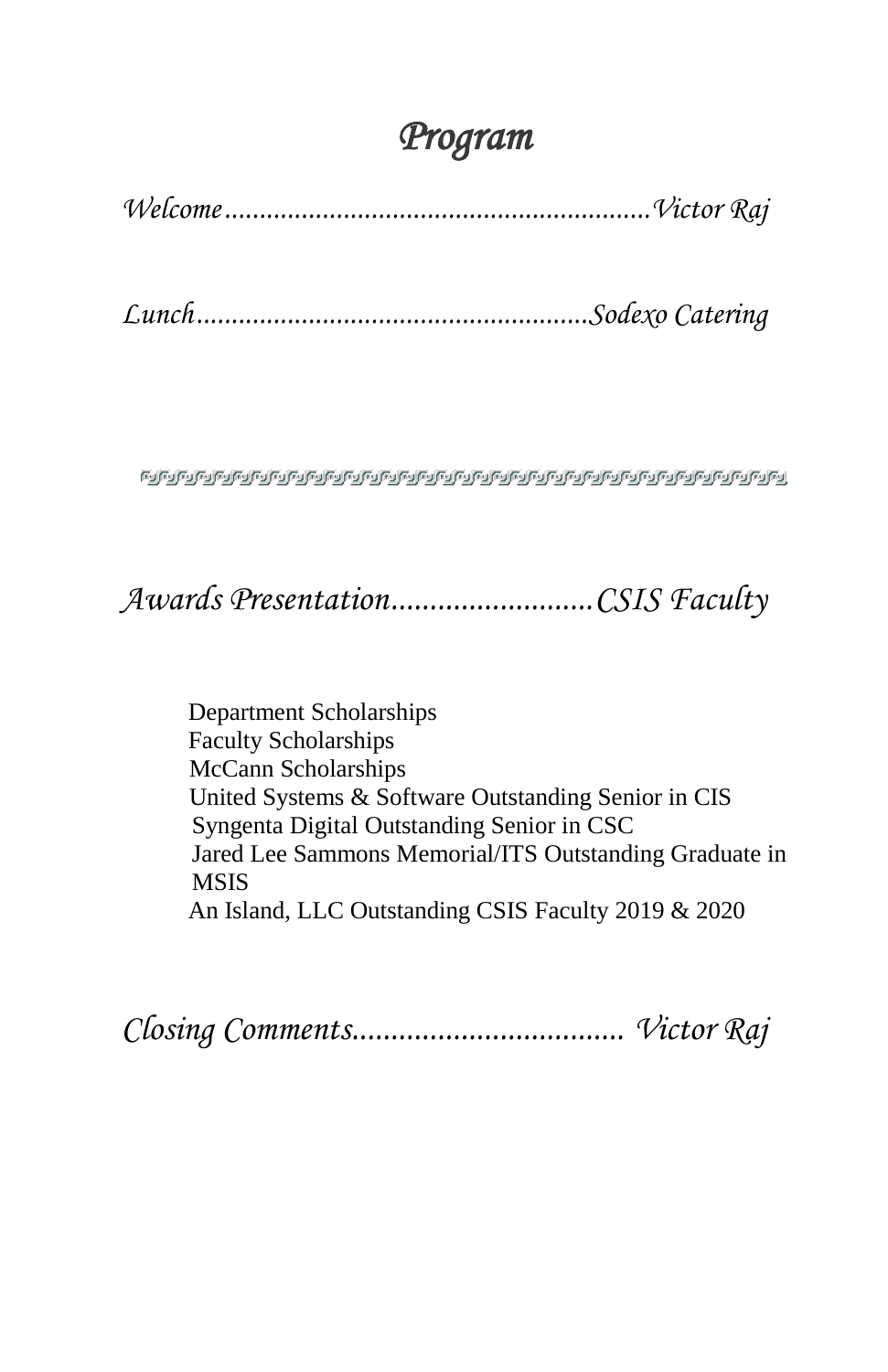## *Award Winners*

### *Department Scholarship Winners*

\*Chandler Andrews Mason Hasty \*Thomas Boes William Hunt \*Nathan Borchelt \*Cecelia Buecker \*Maxson Collins Griffin Crump \*Taylor Disalvo \*Bradley Freeman \*denotes incoming freshman

\*Brandon Kellems \*Jonathan Kelley \*Austin Kiesel \*Kashanina Nucum \*Trent Perry \*Timothy Todd Conner Wilson

## *Faculty Scholarship Winners*

Austin Coursey Candice Durr Luke Gagnon Connor Moore Zachary Harmon

Justin Holder Gavin Johnson

*Robert P. McCann Scholarship* 

Kyle Allen Taylor Hunt Emma Renfro Alec Tonazzi Kodai Watanabe Emily Wilson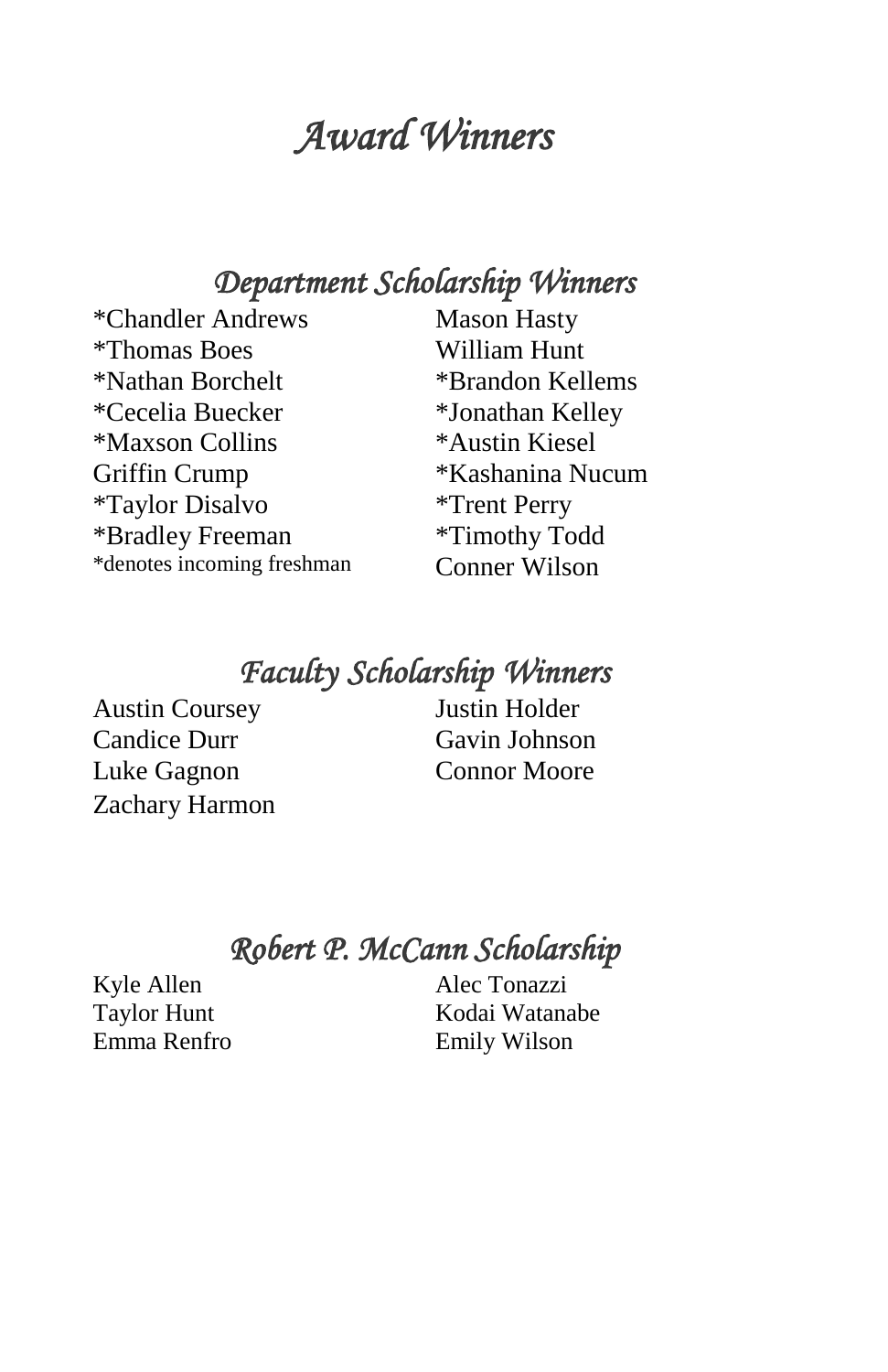# *CSIS Awards*

*United Systems & Software*  Outstanding Senior in Computer Information Systems

*Syngenta Digital*  Outstanding Senior in Computer Science

*Jared Lee Sammons Memorial/ITS*  Outstanding Graduate in MSIS

*An Island LLC*  Outstanding CSIS Faculty